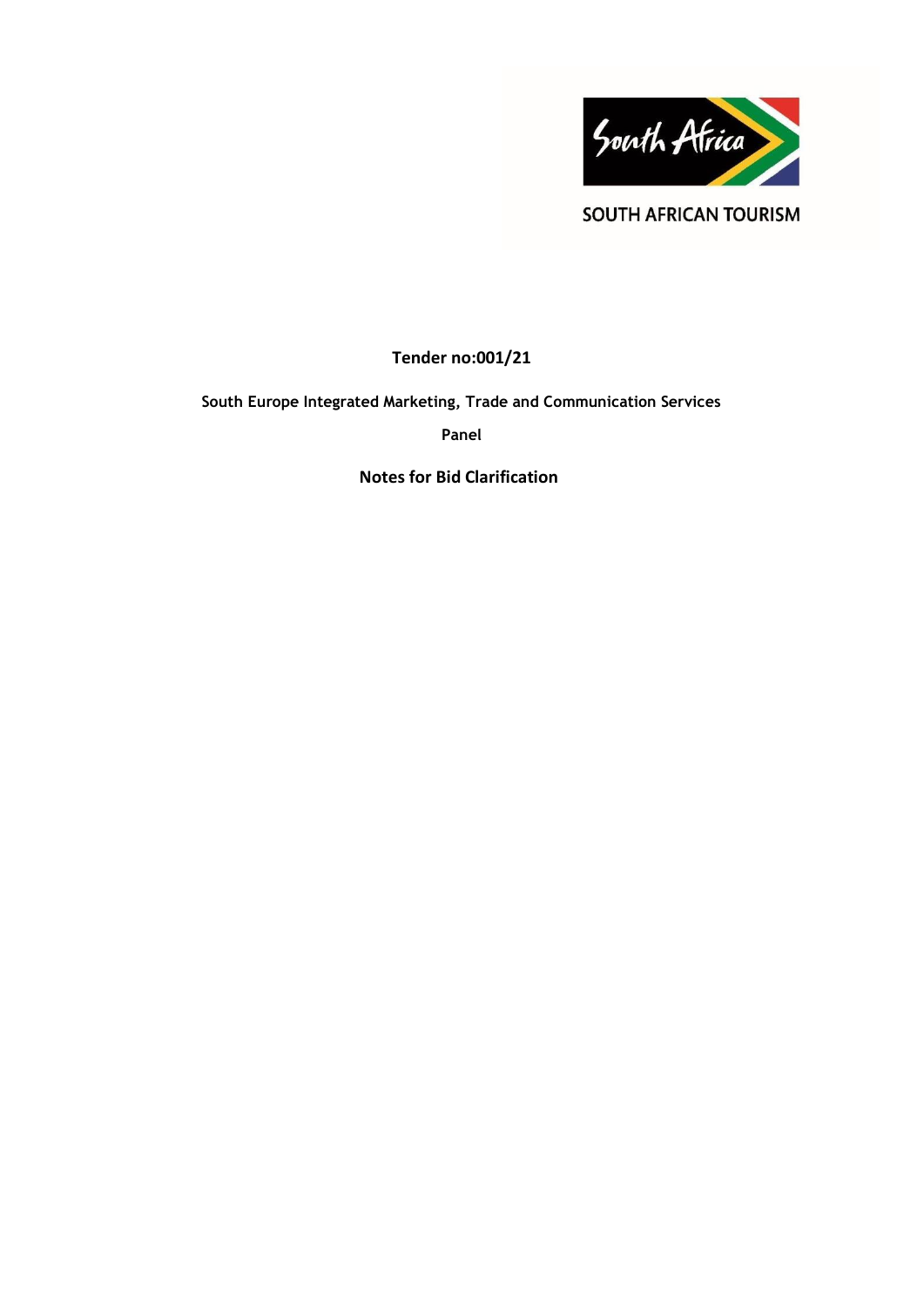# **Introduction**

This Addendum with clarification notes serves to inform potential Tenderers of changes, amendments and/or clarifications made to the Bid documentation. The following queries and/or changes have been received from those that have collected documentation.

# **GENERAL**

| Item | <b>Description</b>                                                                                                                                                                                                                                                                                                                         |
|------|--------------------------------------------------------------------------------------------------------------------------------------------------------------------------------------------------------------------------------------------------------------------------------------------------------------------------------------------|
|      |                                                                                                                                                                                                                                                                                                                                            |
| 1    | <b>Question</b>                                                                                                                                                                                                                                                                                                                            |
|      |                                                                                                                                                                                                                                                                                                                                            |
|      | To be registered in the platform, is it mandatory to submit the BEE certificate?                                                                                                                                                                                                                                                           |
|      | <b>Response</b>                                                                                                                                                                                                                                                                                                                            |
|      | If you are not a South African company, you do not need to submit any BEE certificate.                                                                                                                                                                                                                                                     |
|      |                                                                                                                                                                                                                                                                                                                                            |
|      | <b>Question</b>                                                                                                                                                                                                                                                                                                                            |
|      | Is it mandatory to include the BEE certificate in our offer? Is there any alternative to this<br>certification?                                                                                                                                                                                                                            |
|      | <b>Response</b>                                                                                                                                                                                                                                                                                                                            |
|      | If you are not a South African company, you do not need to submit any BEE certificate.                                                                                                                                                                                                                                                     |
|      |                                                                                                                                                                                                                                                                                                                                            |
|      | <b>Question</b>                                                                                                                                                                                                                                                                                                                            |
|      | In order to submit our offer, we have a branch agency located in France, still can we<br>submit our offer from our headquarters registered in Berlin- Germany?                                                                                                                                                                             |
|      | <b>Response</b>                                                                                                                                                                                                                                                                                                                            |
|      | Yes, you can submit. If you have a branch agency located in France and especially around<br>Paris, this is fine and it's important to us. Keep also in mind that you need to be able to<br>work also on the Italian and Spanish markets through your other branches or through a<br>networks / an alliance of agencies in these countries. |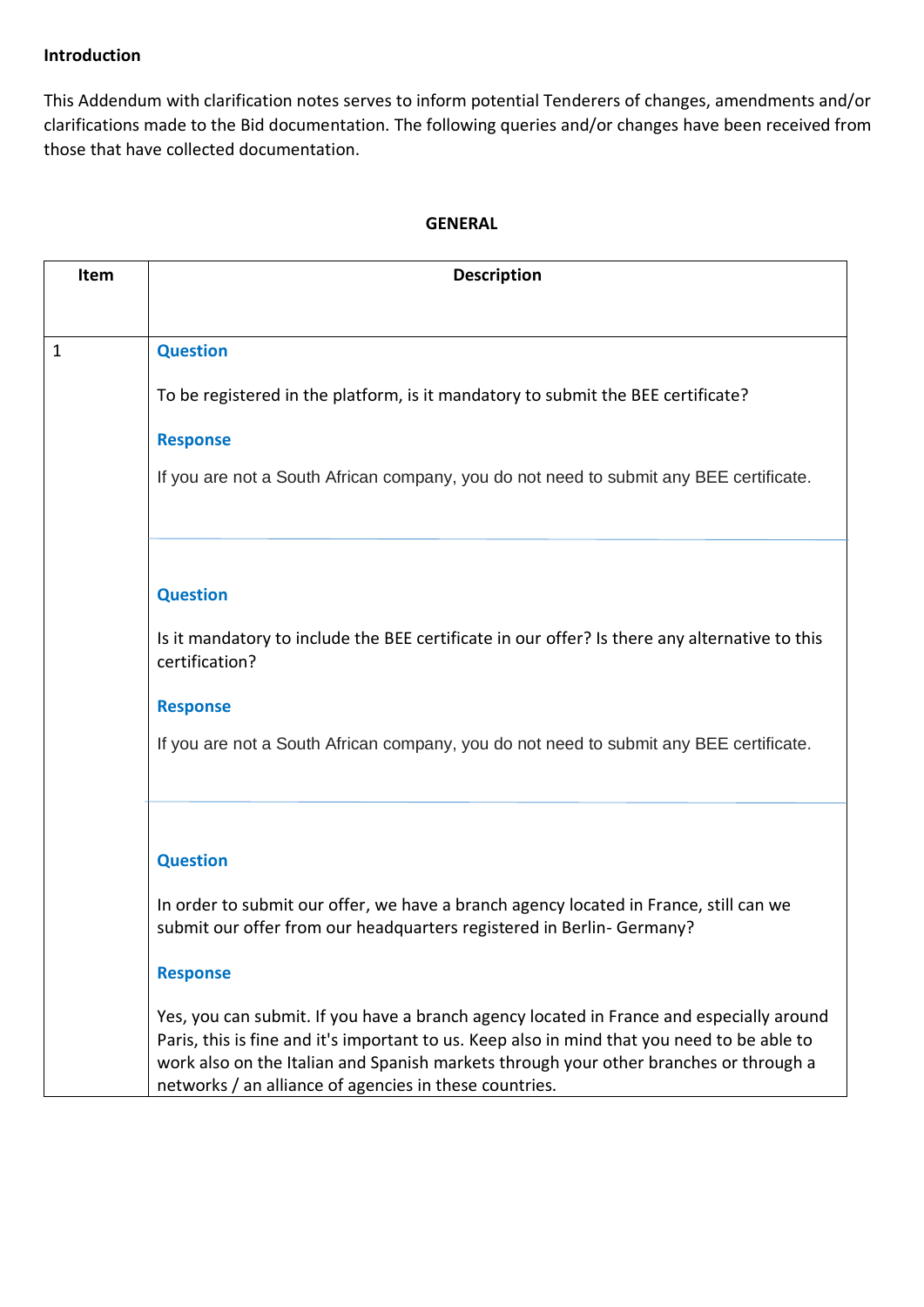| $\overline{2}$ | <b>Question</b>                                                                                                                                                                                                                                                                                                                                                                                                                                                                                                                                                                                                                                                                                                                                                                                                                                                                                                                                                                                                                                                                                                              |
|----------------|------------------------------------------------------------------------------------------------------------------------------------------------------------------------------------------------------------------------------------------------------------------------------------------------------------------------------------------------------------------------------------------------------------------------------------------------------------------------------------------------------------------------------------------------------------------------------------------------------------------------------------------------------------------------------------------------------------------------------------------------------------------------------------------------------------------------------------------------------------------------------------------------------------------------------------------------------------------------------------------------------------------------------------------------------------------------------------------------------------------------------|
|                | As a foreign company based outside South Africa, can you confirm that the BBEE<br>certificate is not applicable?                                                                                                                                                                                                                                                                                                                                                                                                                                                                                                                                                                                                                                                                                                                                                                                                                                                                                                                                                                                                             |
|                | <b>Response</b>                                                                                                                                                                                                                                                                                                                                                                                                                                                                                                                                                                                                                                                                                                                                                                                                                                                                                                                                                                                                                                                                                                              |
|                | Indeed, as per the RFP it is applicable for South African companies only                                                                                                                                                                                                                                                                                                                                                                                                                                                                                                                                                                                                                                                                                                                                                                                                                                                                                                                                                                                                                                                     |
|                | <b>Question</b>                                                                                                                                                                                                                                                                                                                                                                                                                                                                                                                                                                                                                                                                                                                                                                                                                                                                                                                                                                                                                                                                                                              |
|                | Do you need the translations of the administrative documents such as company<br>registration documents, tax clearance? If yes, do the translation of these documents<br>need to be certified?                                                                                                                                                                                                                                                                                                                                                                                                                                                                                                                                                                                                                                                                                                                                                                                                                                                                                                                                |
|                | <b>Response</b>                                                                                                                                                                                                                                                                                                                                                                                                                                                                                                                                                                                                                                                                                                                                                                                                                                                                                                                                                                                                                                                                                                              |
|                | Kindly note that we only need the original version of your official documents if those are<br>in French (no need to translate them in English, except if there are in another language<br>than French).                                                                                                                                                                                                                                                                                                                                                                                                                                                                                                                                                                                                                                                                                                                                                                                                                                                                                                                      |
|                | <b>Question</b><br>In case of consortia, do the subcontractor have to provide any administrative documents?                                                                                                                                                                                                                                                                                                                                                                                                                                                                                                                                                                                                                                                                                                                                                                                                                                                                                                                                                                                                                  |
|                | We understood that only the "main" company has to provide the administrative work,<br>can you confirm?                                                                                                                                                                                                                                                                                                                                                                                                                                                                                                                                                                                                                                                                                                                                                                                                                                                                                                                                                                                                                       |
|                | <b>Response</b>                                                                                                                                                                                                                                                                                                                                                                                                                                                                                                                                                                                                                                                                                                                                                                                                                                                                                                                                                                                                                                                                                                              |
|                | In case of an alliance, the subcontractor must also submit company documents,<br>owners/shareholder of the company.                                                                                                                                                                                                                                                                                                                                                                                                                                                                                                                                                                                                                                                                                                                                                                                                                                                                                                                                                                                                          |
| 3              | <b>Question</b><br>In document B, page 2 "Envelope addressing "paragraph specifies that physical drop-offs<br>to SA Tourism's physical address is no longer permitted and that no tenders transmitted<br>by e-mail will be considered. However, the Echo Touristique and Revues Espaces<br>announcements (https://www.lechotouristique.com/article/appel-doffres-south-african-<br>tourism and https://www.tourisme-espaces.com/marches-publics/7977-south-african-<br>tourism-lance-appel-offres-hub-europe-sud-afin-recruter-agence-integree-marketing-<br>trade-communication-relations-presse.html) both indicate that the proposals have to be<br>uploaded on the platform but also delivered in physical at SAT Paris office and sent by<br>email, could you please confirm that the platform submission only is fine? Also, Echo<br>Touristique and Revues Espaces indicate that the proposal should be submitted in English<br>but also in French language, which isn't not requested at any time in the PDF documents<br>available on the platform, could you please confirm that the version in English is enough? |
|                | <b>Response</b>                                                                                                                                                                                                                                                                                                                                                                                                                                                                                                                                                                                                                                                                                                                                                                                                                                                                                                                                                                                                                                                                                                              |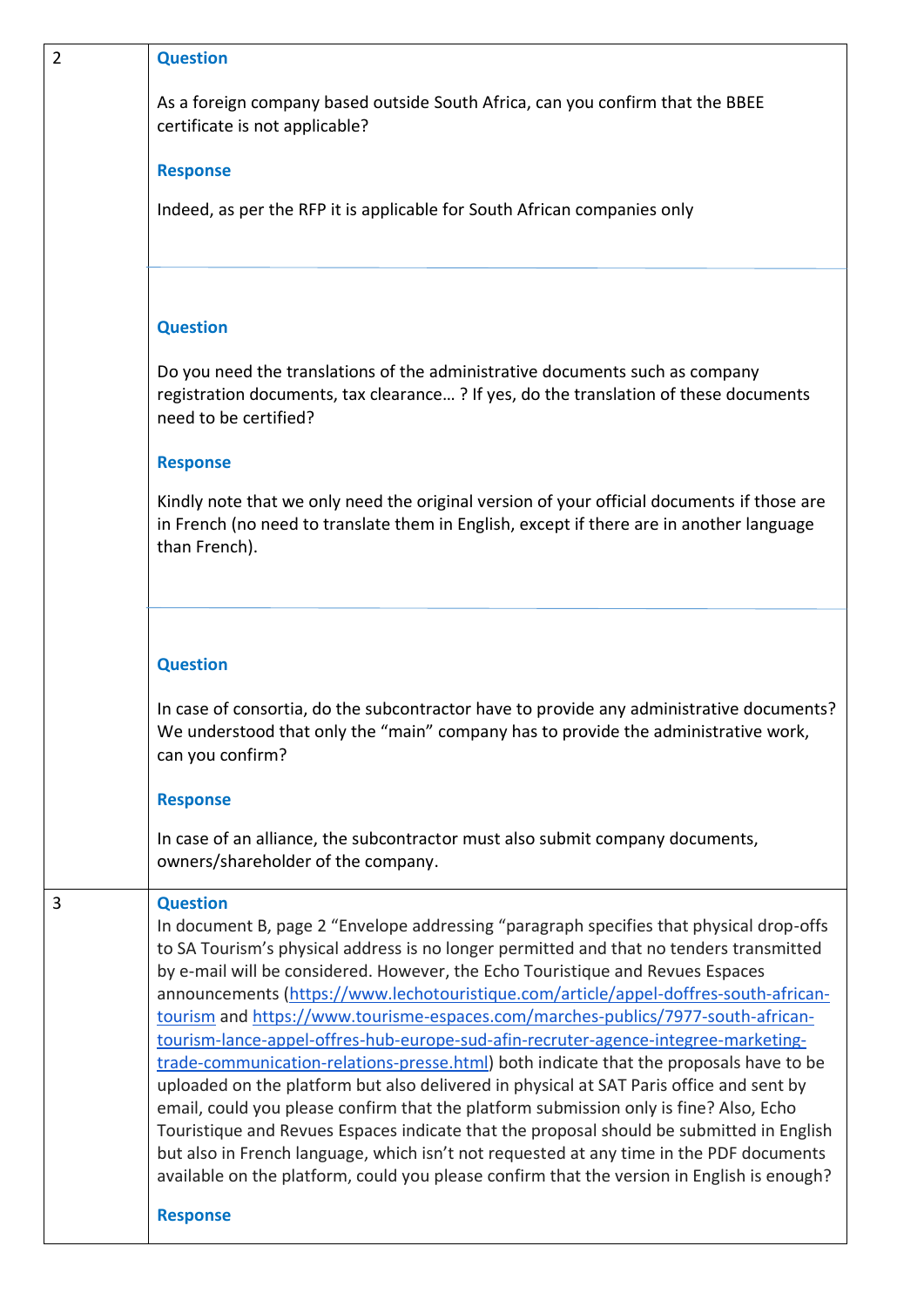Indeed, to be qualified, the English version submitted on the SAT platform only is enough. The French version and the physical delivery intend to facilitate the evaluation by the Paris office team. The 2nd one won't be disqualifying if it is missing.

# **Question**

In document A, page 4 paragraph 3.4 indicates that prices must be quoted inclusive of VAT; in order to know if VAT is applicable and if so which VAT rate we should apply, we would need to know to which entity we will have to send our invoices: if the entity is based in South Africa, VAT won't be applicable; if this entity is based in France could you please confirm if it has a EU VAT number? If not, VAT will have to be charged.

# **Response**

The invoices must be addressed to our French entity and VAT will have to be charged (we don't have a VAT number since we are not a commercial company).

# **Question**

Is Annexure C the only space we have to fill about budget, or can we add other financial information somewhere else?

### **Response**

Annexure is the summary and bidders are encouraged to submit a detailed bid cost.

# **Question**

In document A, page 11, there are no specification about which documents must be included in part B Scope of Work of the final pack to be submitted?

### **Response**

Part B is the scope of work. Kindly also check Part C for document submission.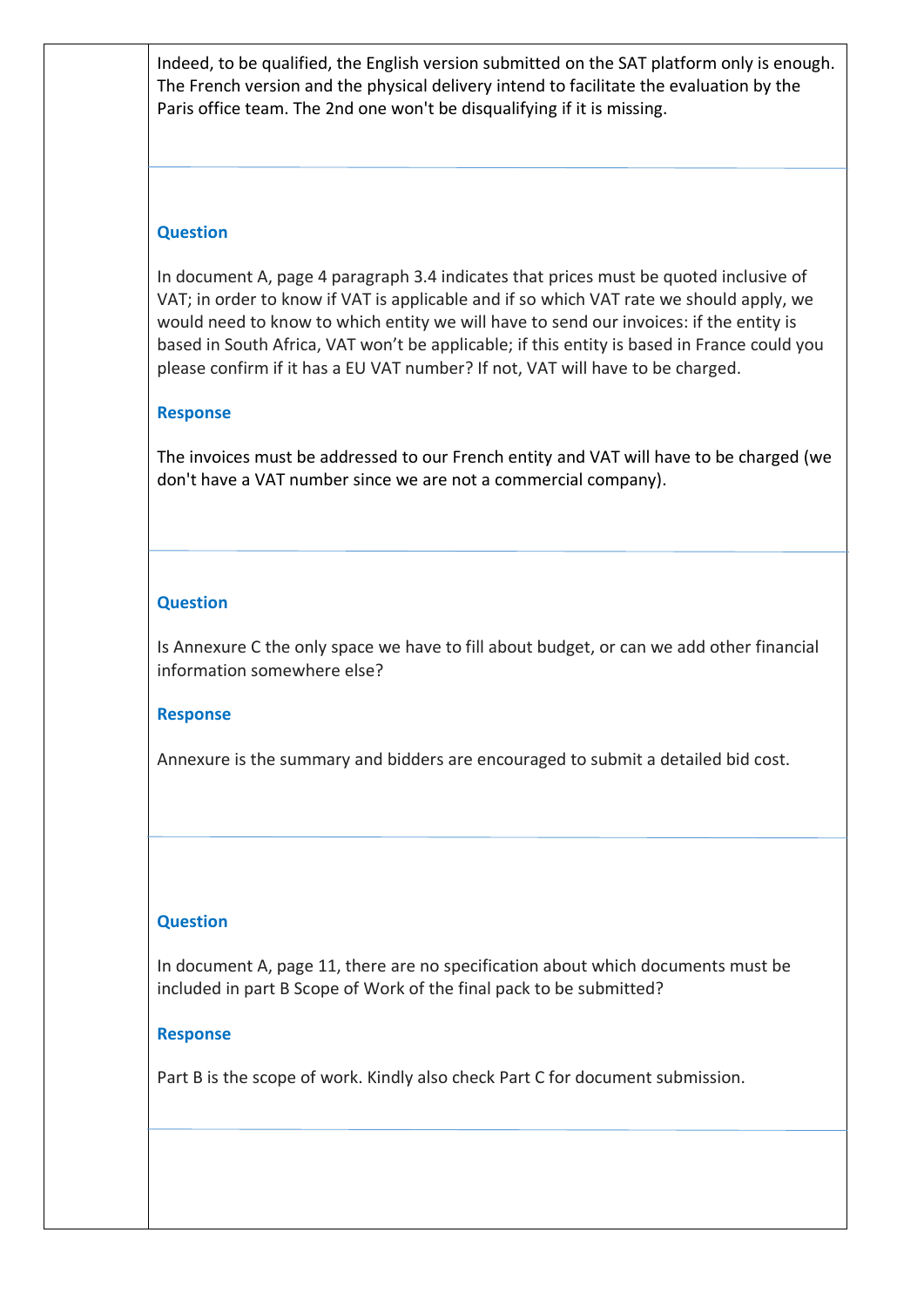#### **Question**

In document A, page 11, the sentence with the list of what must be included in part C is incomplete, could be please specify what comes after "[…] which should include at least, but not limited, the following"?

### **Response**

Bidders must refer to Part C document.

# **Question**

In which part should be included the list of content detailed in paragraph "additional documentation" in document B page 9?

### **Response**

Page 9, under Additional information, it does mention what bidders need to respond with and for (it is self-explanatory).

# **Question**

In which part should be included the Agency Credentials in paragraph 4.6 in document B page 10?

### **Response**

As long as it is included in their proposal, the organisation of the documents submission is up to the bidders.

### **Question**

Document C page 1, a confirmation of valid tax status must be submitted; however, as we are a French company legally registered in France, and therefore not registered to Central Supplier Database, can we submit a French tax compliant certificate? (the original document is in French but we'll add a translation into English, is that fine?)

#### **Response**

The RFP document mention valid tax and CSD is for South African companies only. You can submit a French tax certificate.